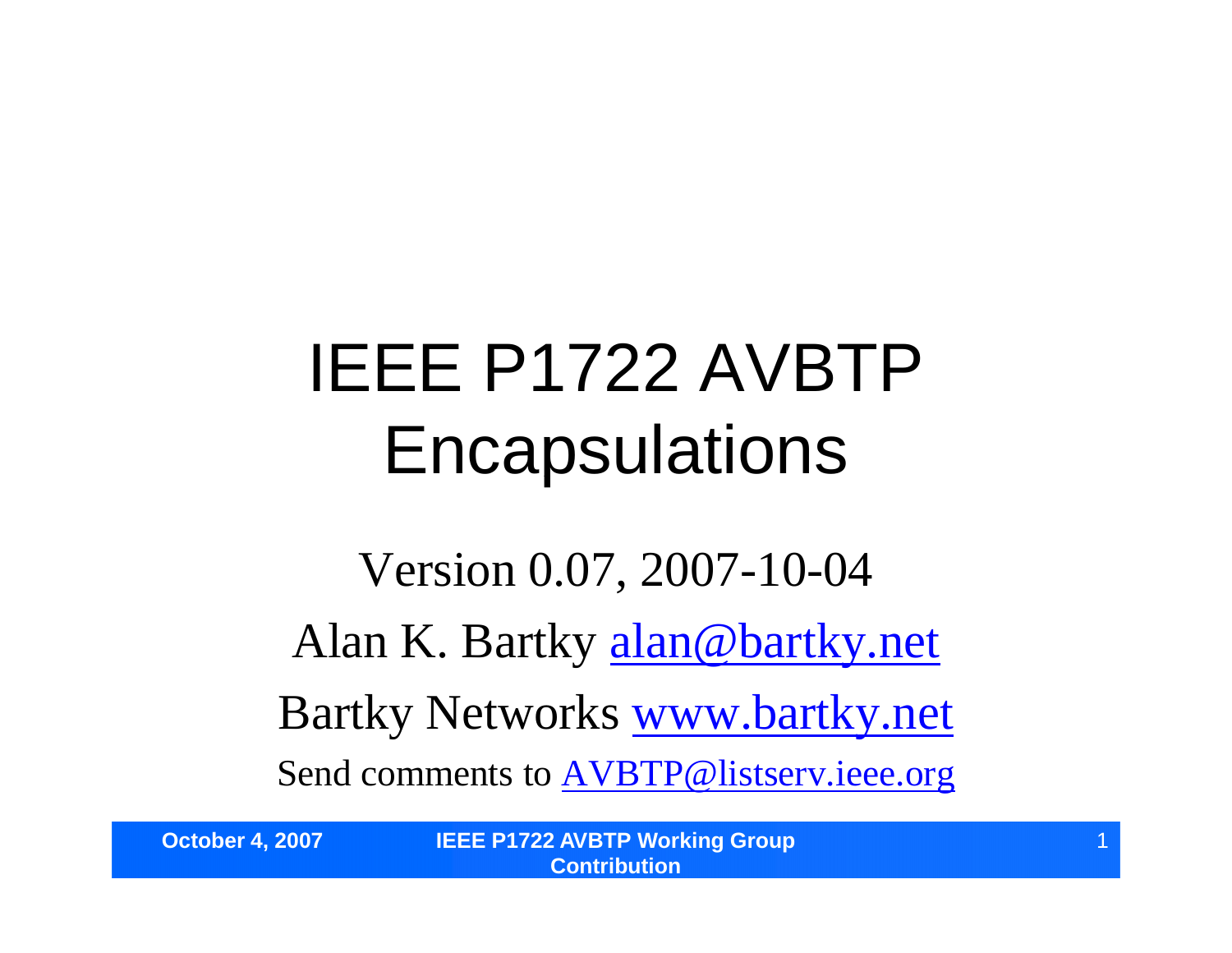## Notice of copyright release

#### • **Notice:**

– This document has been prepared to assist the work of the IEEE P1722 and IEEE 802 Working Groups. It is offered as a basis for discussion and is not binding on the contributing individual(s) or organization(s). The material in this document is subject to change in form and content after further study. The contributor(s) reserve(s) the right to add, amend or withdraw material contained herein.

#### • **Copyright Release to IEEE:**

– The contributor grants a free, irrevocable license to the IEEE to incorporate material contained in this contribution, and any modifications thereof, in the creation of an IEEE Standards publication; to copyright in the IEEE's name any IEEE Standards publication even though it may include portions of this contribution; and at the IEEE's sole discretion to permit others to reproduce in whole or in part the resulting IEEE Standards publication. The contributor also acknowledges and accepts that this contribution may be made public by the IEEE P1722 Working Group or the IEEE 802 Working Group.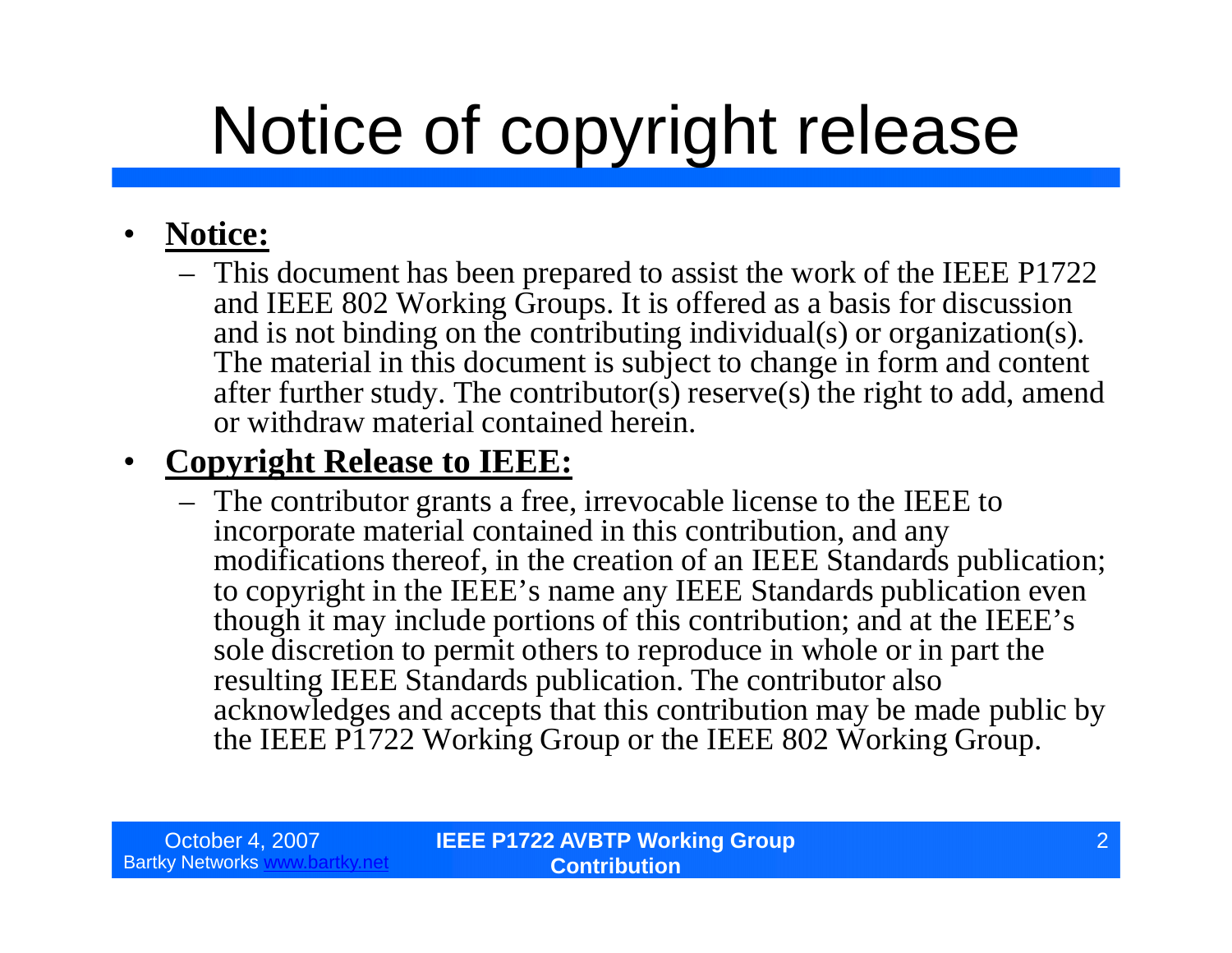### Revision History

| <b>Rev</b> | <b>Date</b> | <b>Comments</b>                                                                                                                                                                                                                                                                                                                                                                                                                                                                                                                                                                                                        |
|------------|-------------|------------------------------------------------------------------------------------------------------------------------------------------------------------------------------------------------------------------------------------------------------------------------------------------------------------------------------------------------------------------------------------------------------------------------------------------------------------------------------------------------------------------------------------------------------------------------------------------------------------------------|
| 0.01       | 2007-06-24  | First version using formats and notes based on what probably will start going into the<br>draft P1722 specifications.                                                                                                                                                                                                                                                                                                                                                                                                                                                                                                  |
| 0.02       | 2007-06-27  | Added draft proposal for fragmentation for discussion on how to handle large CIP<br>packets broken up into smaller packets for the case of 1394/61883 to AVBTP/61883<br>interworking. Cleaned up some diagrams to correct areas "grey" or white depending<br>on scope of fields versus the diagram (what the diagram was trying to convey as fields<br>of interest).                                                                                                                                                                                                                                                   |
| 0.03       | 2007-07-02  | Changed proposed Proprietary/Experimental based on feedback from John Nels Fuller<br>on 2007-07-02 teleconference                                                                                                                                                                                                                                                                                                                                                                                                                                                                                                      |
| 0.04       | 2007-08-08  | Changed frame formats and updated diagrams to:<br>• Accommodate latest fragmentation/reassembly proposal (Alan Bartky)<br>• Accommodate for latest "cross timestamp" control frame proposal (Chuck Harrison)<br>•Prepare for draft 0.03 of the P1722 specification.<br>•Updated proposal for "escape type" protocol to accommodate new proposal for<br>standardized fragmentation/reassembly and packet length at "standard" places.<br>Removed detailed description of fields (see draft 0.02 or upcoming 0.03 P1722<br>specification for those details) except for the new proposal for<br>fragmentation/reassembly. |
| 0.05       | 2007-08-09  | Misc cleanup, fixes and also added Chuck Harrison's Cross Timestamping<br>encapsulations.                                                                                                                                                                                                                                                                                                                                                                                                                                                                                                                              |

| October 4, 2007          | <b>IEEE P1722 AVBTP Working Group</b> |  |
|--------------------------|---------------------------------------|--|
| <b>Bartky Networks w</b> | <b>Contribution</b>                   |  |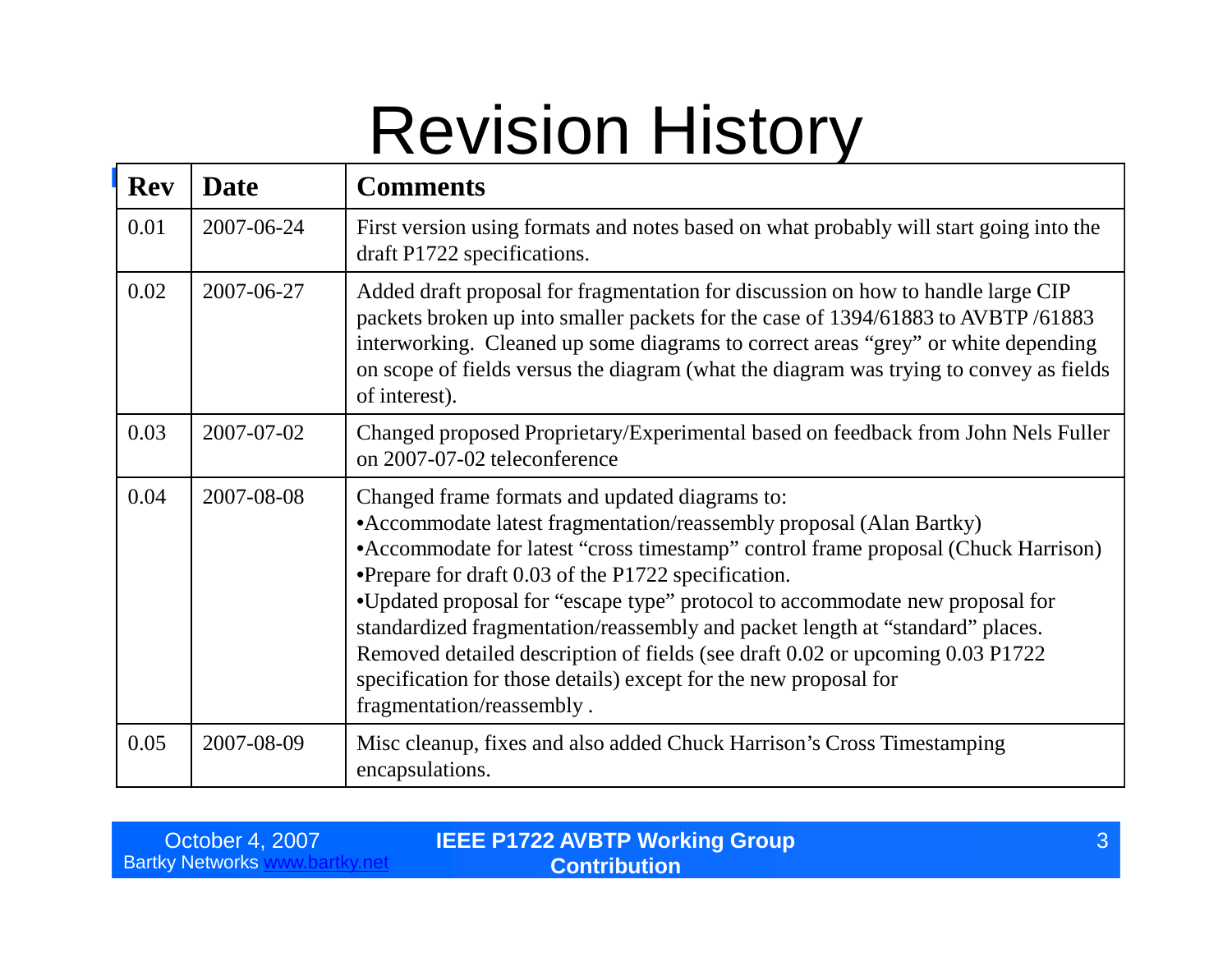# Revision History (continued)

| <b>Rev</b> | <b>Date</b>      | <b>Comments</b>                                                                                                                                                                                                                                                                                                                                                                                                                                                                                                                                                                                                                                                                                                                                                                                          |  |
|------------|------------------|----------------------------------------------------------------------------------------------------------------------------------------------------------------------------------------------------------------------------------------------------------------------------------------------------------------------------------------------------------------------------------------------------------------------------------------------------------------------------------------------------------------------------------------------------------------------------------------------------------------------------------------------------------------------------------------------------------------------------------------------------------------------------------------------------------|--|
| 0.06       | 2007-08-09       | Continuing misc. edits (using this presentation for source of master diagrams for<br>P1722 specification                                                                                                                                                                                                                                                                                                                                                                                                                                                                                                                                                                                                                                                                                                 |  |
| 0.07       | $2007 - 10 - 04$ | Incorporated encapsulation changes as discussed at last face to face meeting and<br>teleconferences afterwards up to the present date (2007-10-04).<br>• Added 64 bit stream ID field to all AVBTP immediately following the Ethertype-<br>Subtype quadlet.<br>• Added 1 bit Control/Data Field in the 8 bit subtype field and changed the subtype to a<br>7 bit field. Adjusted values accordingly in the sub-type field as well.<br>•Changed all text within the diagrams to a consistent 12 point Arial font.<br>•Removed diagram showing Intermediate fragment as my understanding of consensus<br>is at least for 61883 over AVBTP, we will always put in the 1394-like and CIP header<br>into each and every fragment such that the sample data is always at the same offset for<br>each fragment. |  |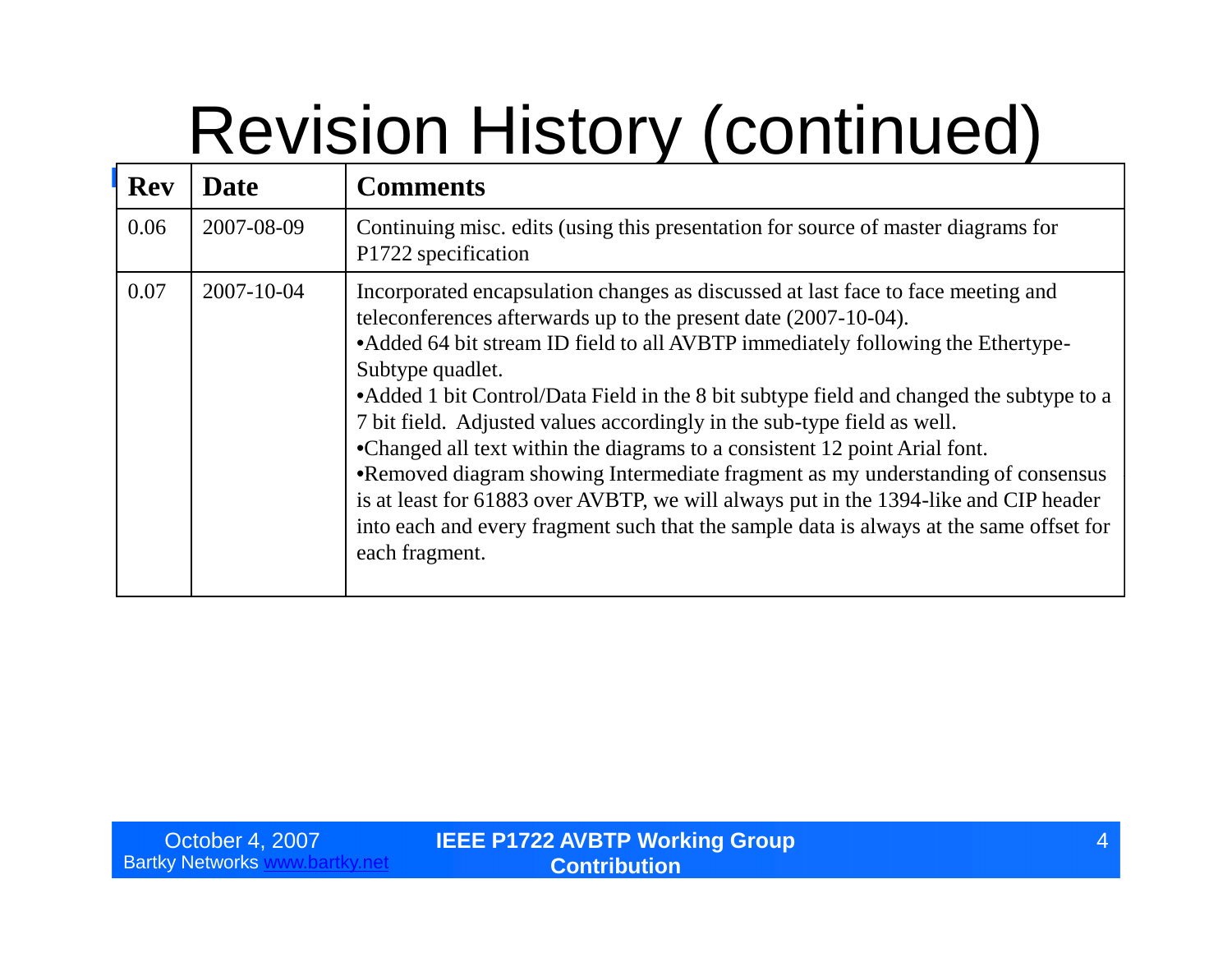# AVBTP Stream ID options

- On 2007-09-24 call agreed to :
	- –Add two quadlets and use it to encapsulate the entire 64 bit Stream ID.
	- –Not specify the content of the stream ID and instead refer the reader to 802.1Qat.
	- –Continue working with 802.1Qat team to hash out Stream ID and MSRP details to meet each others needs.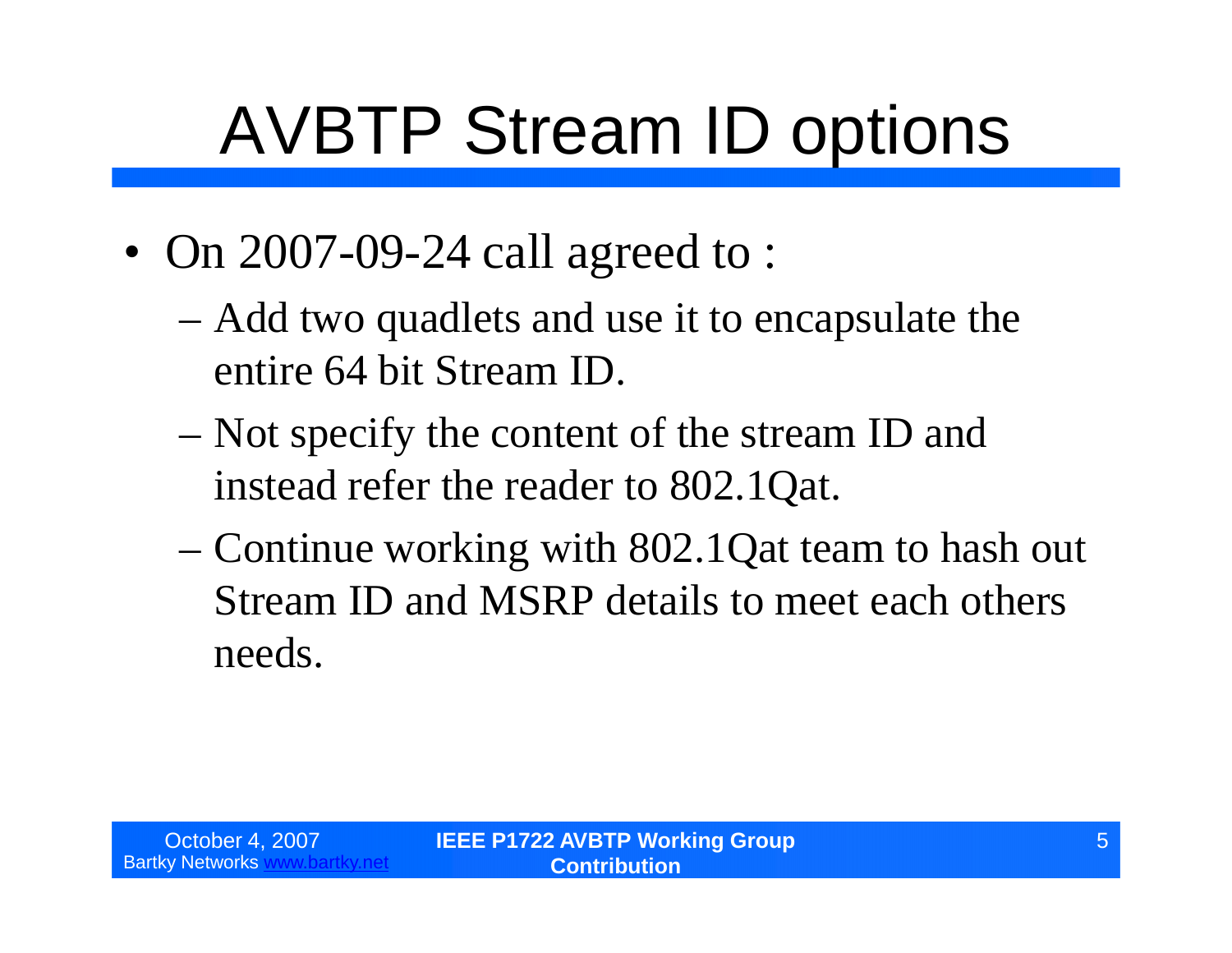### Encapsulation Design Assumptions

- AVBTP shall use 802.1AS for time base
- AVBTP shall be able to react to change in 802.1AS time (user changing time of day, change in Grandmaster, etc. (see 802.1AS assumptions from AVB document)).
- 61883 format over AVBTP will support presentation time in the same manner as 1394/61883 using the  $S\overline{Y}$  field and in 24.576 MHz cycle time based on 802.1AS clock.
	- 61883-4 & 61883-7: Source Packet Header format with 0-127 seconds, 0-7999 8 kHz cycles, 0-3072 24.576 MHz sub-cycles.
	- All other 61883 encapsulations: CIP header format with 0-15 8 kHz cycles, 0- 3072 24.576 MHz sub-cycles.
	- $\sim$   $\geq$  Editor's note: Is this still the case that we have consensus on this???
- AVBTP 61883 presentation time shall be relative to the 802.1AS clock
	- Adapt 1394 AV/C Function Control Protocol (FCP) for use in 61883 over AVBTP.
	- Allow for Proprietary encapsulations via different subtype
	- Allow for other future expansions via different subtypes.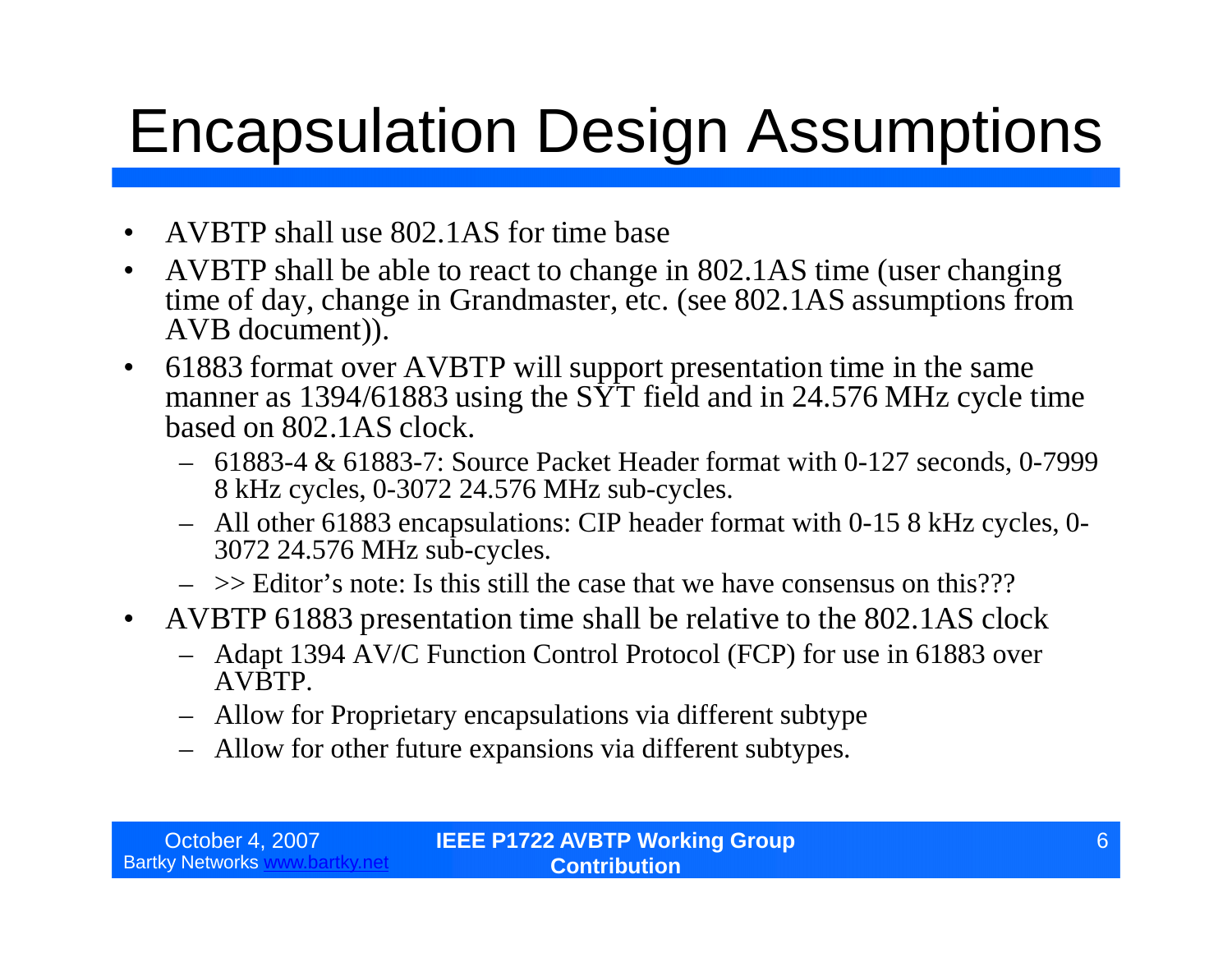## Encapsulation Assumptions

- All AVBTP frames shall contain a 64 bit 802.1Qat Stream ID field. That field shall be used for stream identification.
	- TBD: Relationship with source and destination MAC address.
	- TBD: Need to have a standard value that indicates that stream ID contains no data (perhaps all zeros or all ones?)
- For AVBTP stream control frames, MAC Destination Address may be unicast, multicast or broadcast depending on the specification of the usage of each AVBTP control frame.
	- $\sim$   $\geq$  Editor's question, now that we have stream IDs, will we now allow unicast MAC addresses in the destination MAC field for 802.3???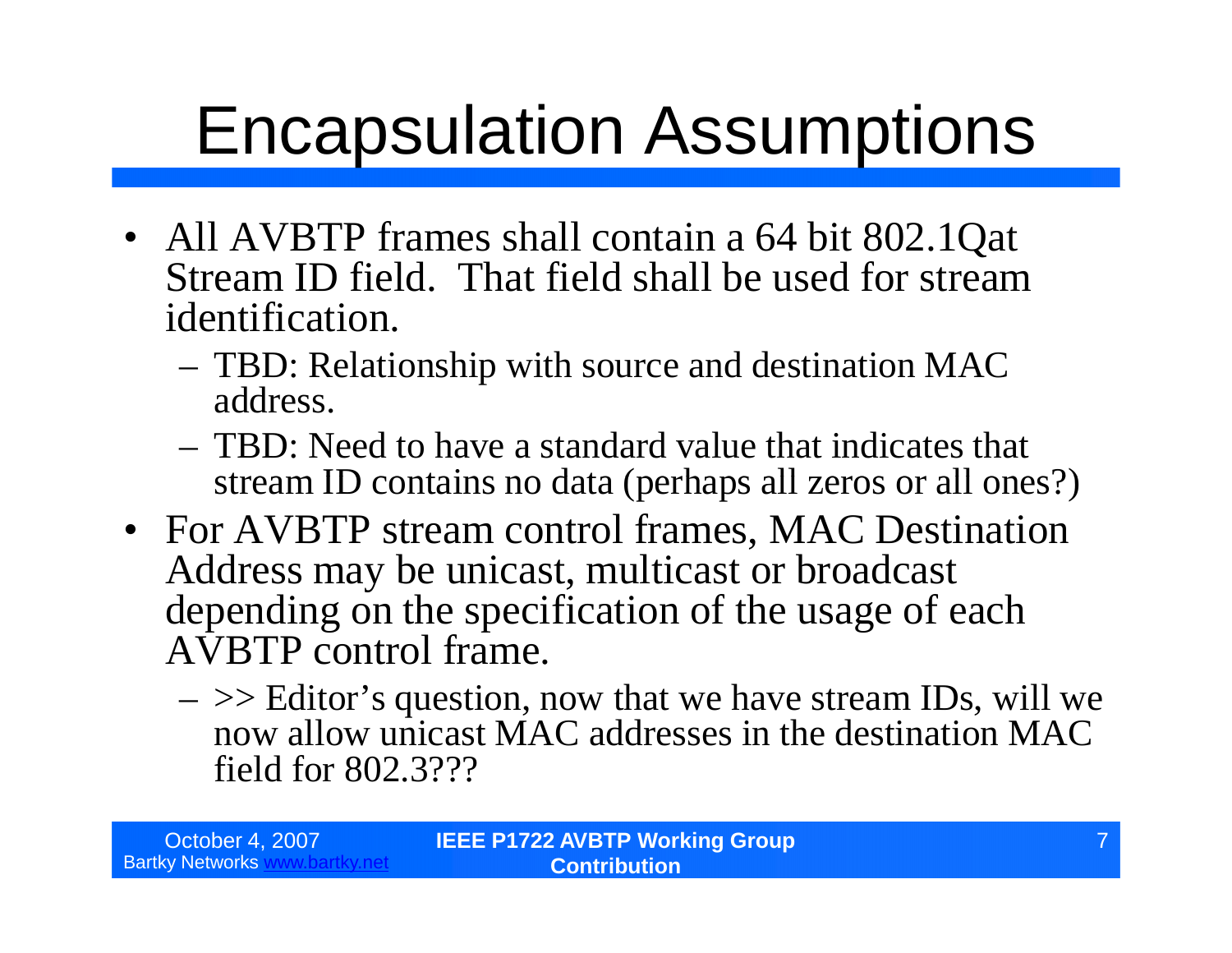### Encapsulation Assumptions

- All talkers shall always send stream data frames with 1st Ethertype field set to 0x8100 for 802.1 P/Q type.
- For AVBTP, talkers and controllers are not required to send stream control frames with an 802.1 P/Q tag.
- All AVBTP compliant devices must always be able to accept data and control frames with an 802.1 P/Q tag.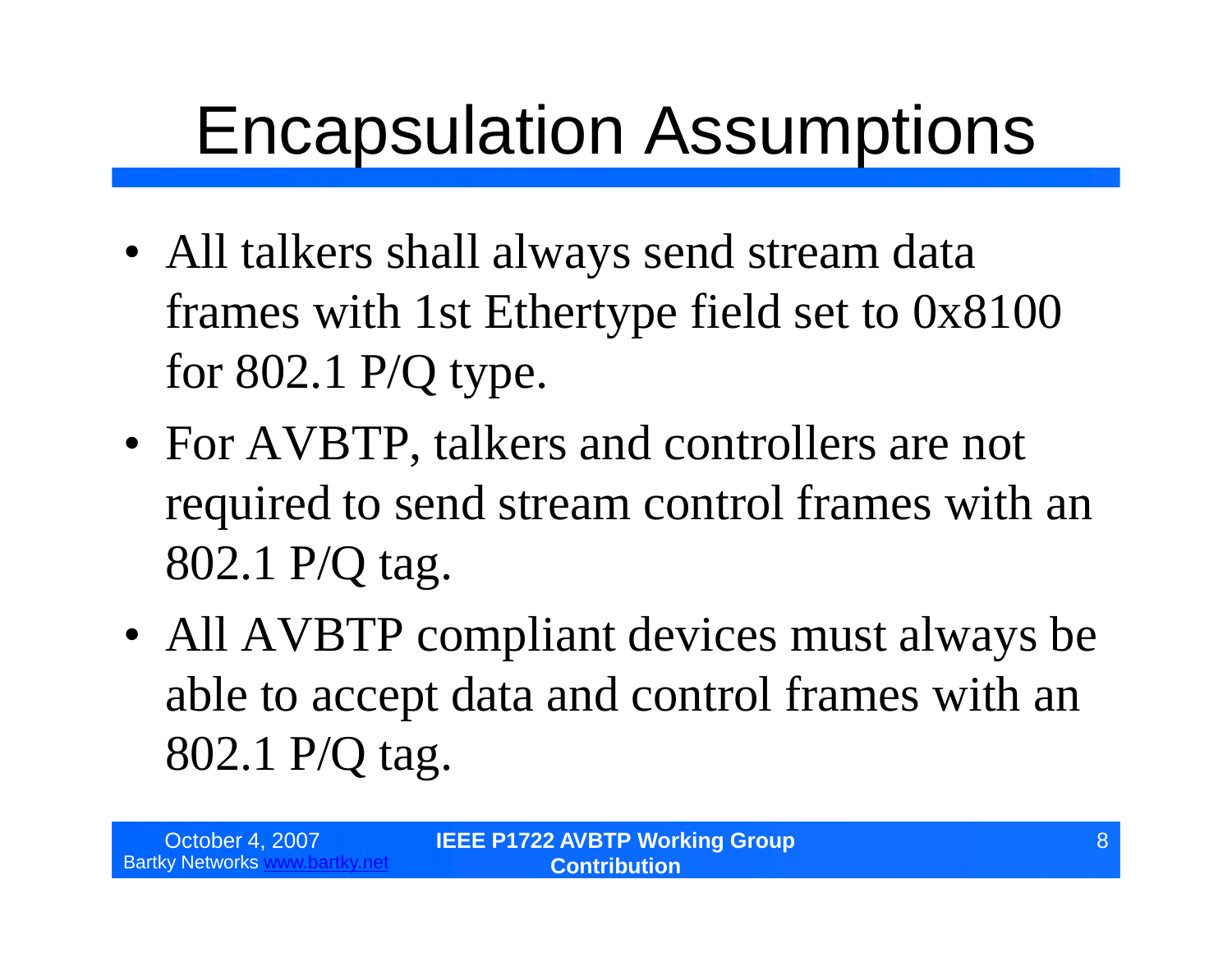### Encapsulation Assumptions

- VLAN Identifier (VID), 12 bits:
	- The VID is a VLAN and not a Stream Identifier
	- AVBTP stations must support VLAN ID of zero to send or receive for stream data traffic.
	- AVBTP stations are recommended to support other VLAN IDs, but it is not required.
	- Receiving AVBTP stations not supporting VLANs or if supported and configured for a given set of VLANs shall discard any frames for which it is not a member of the specified VLAN.
- Canonical Format Indicator (CFI), 1 bit
	- AVBTP will only support CFI of zero.
- Priority Code Point (PCP), 3 bits:
	- For data streams, AVBTP shall always specify the appropriate value (default or as administered to a different value) for IEEE 802.1Qav class A or class B traffic.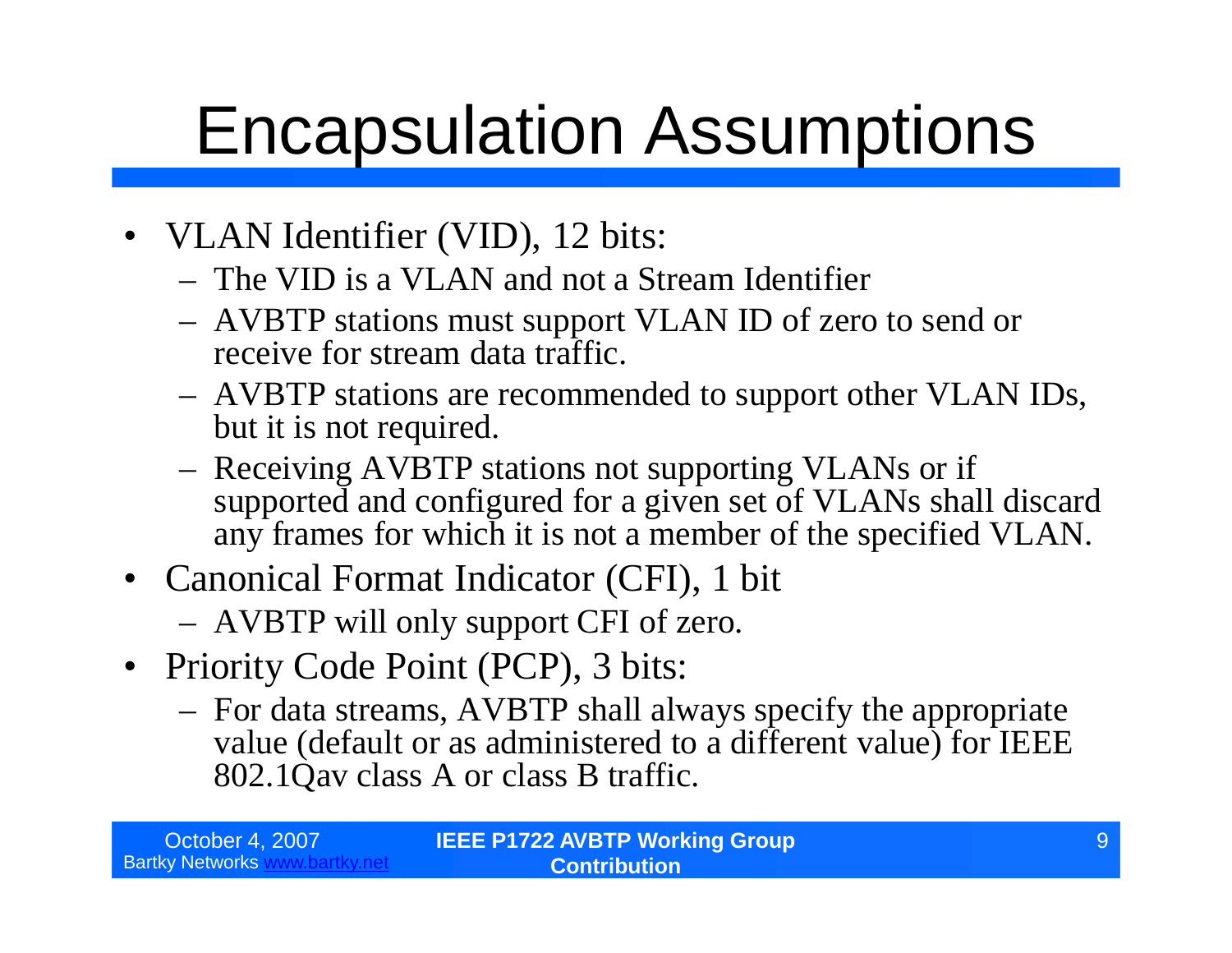### AVBTP packet common fields

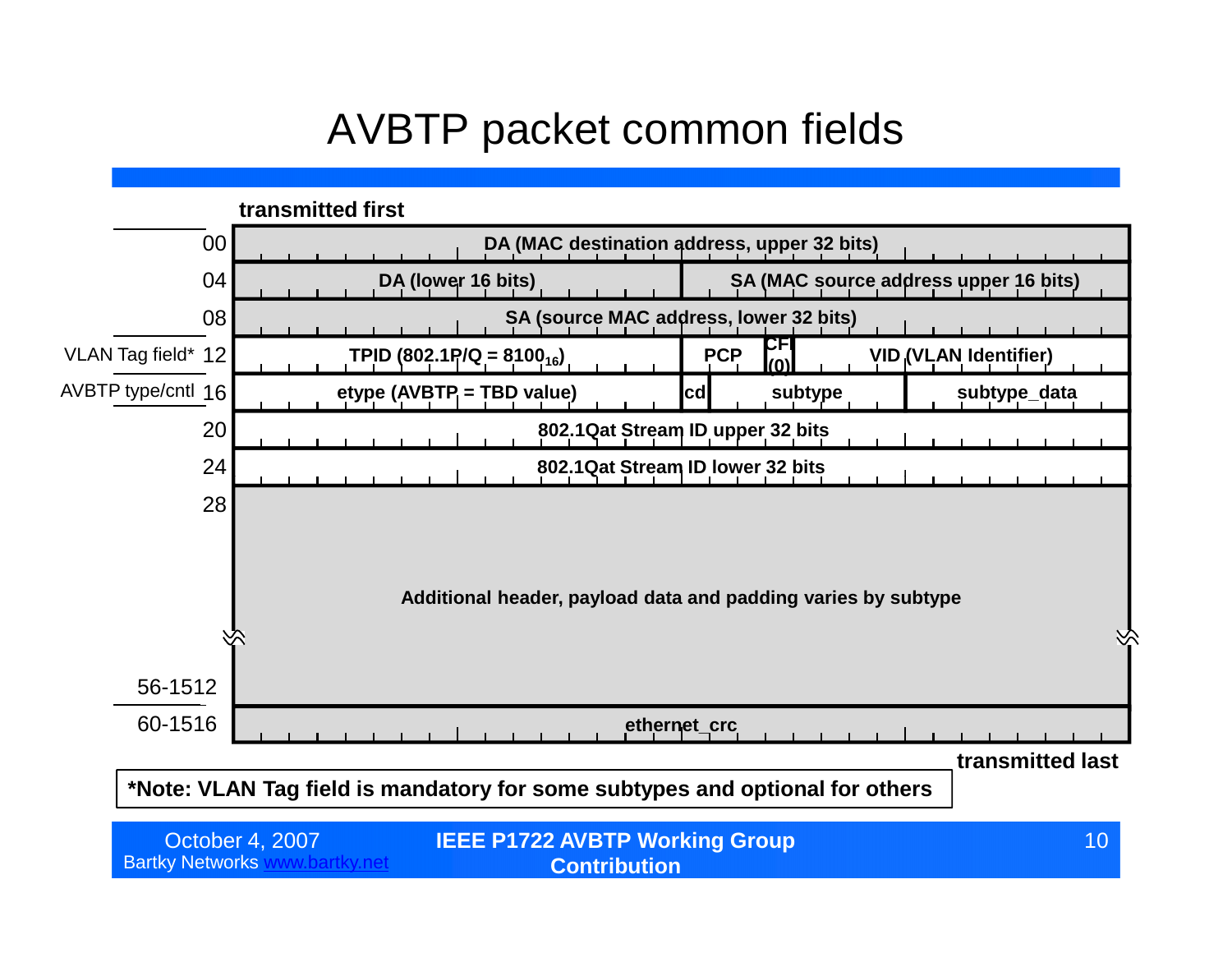#### AVBTP stream type data, general

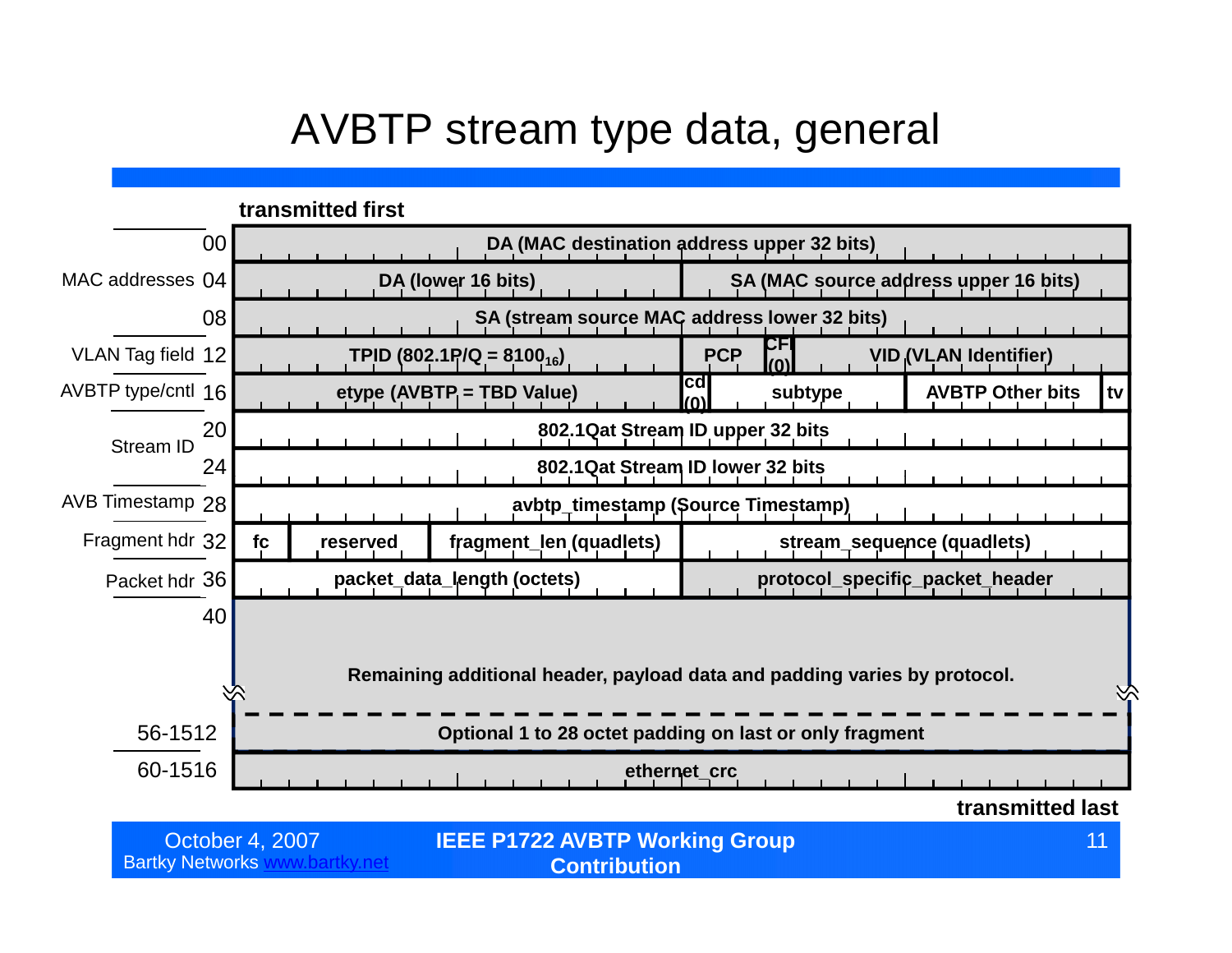#### Fragmentation, sequence, length stream fields



| October 4, 2007 | <b>IEEE P1722 AVBTP Working Group</b> |  |
|-----------------|---------------------------------------|--|
| v Networks i    | <b>Contribution</b>                   |  |

**Bartky Networks**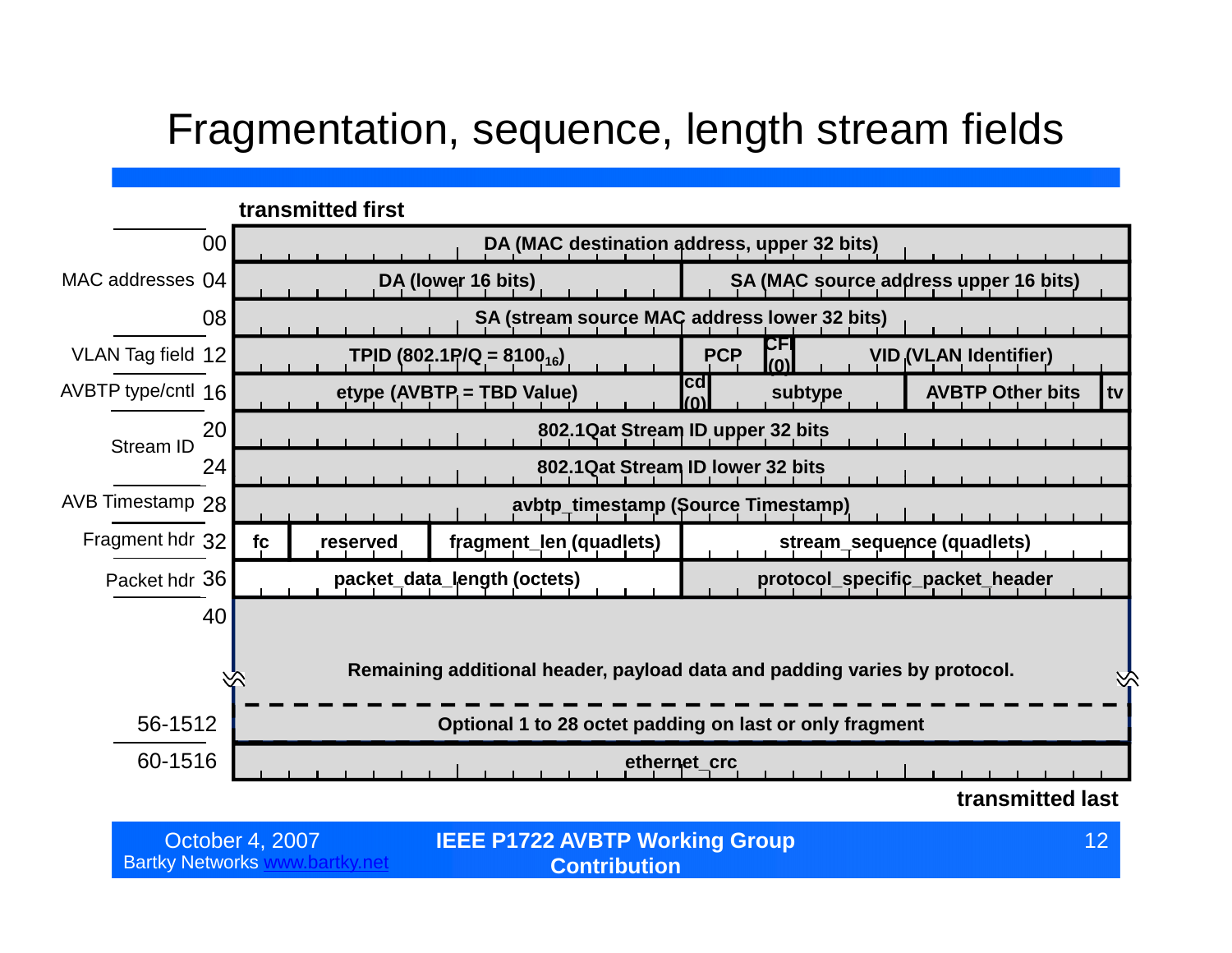### Cross Timestamp (XTS) packet



Bartky Networks www.bartky.net

**Contribution**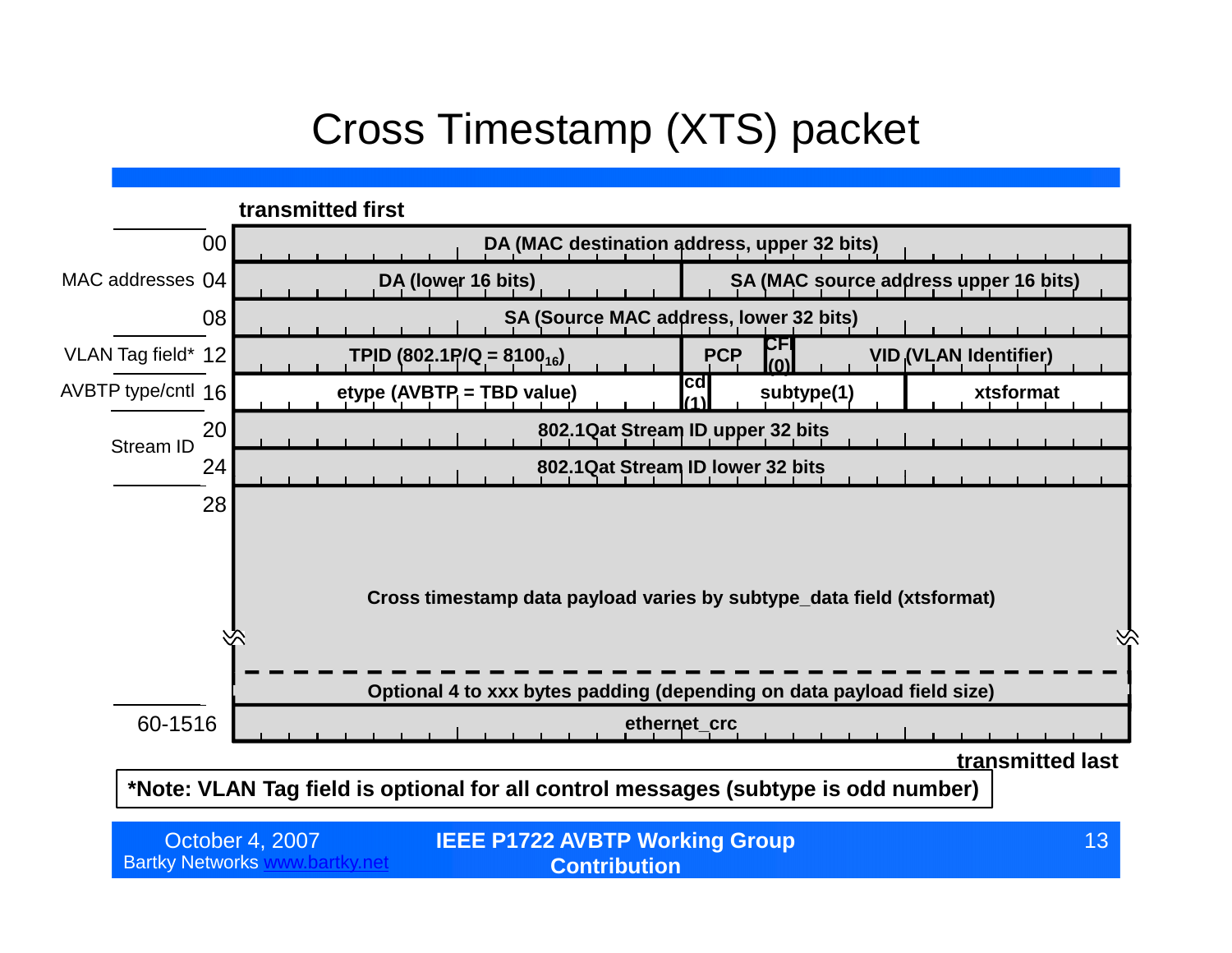### Full SYT format XTS packet



**\*Note: VLAN Tag field is optional for all control messages (subtype is odd number)**

| October 4, 2007          | <b>IEEE P1722 AVBTP Working Group</b> | 14 <sup>°</sup> |
|--------------------------|---------------------------------------|-----------------|
| <b>Bartky Networks w</b> | <b>Contribution</b>                   |                 |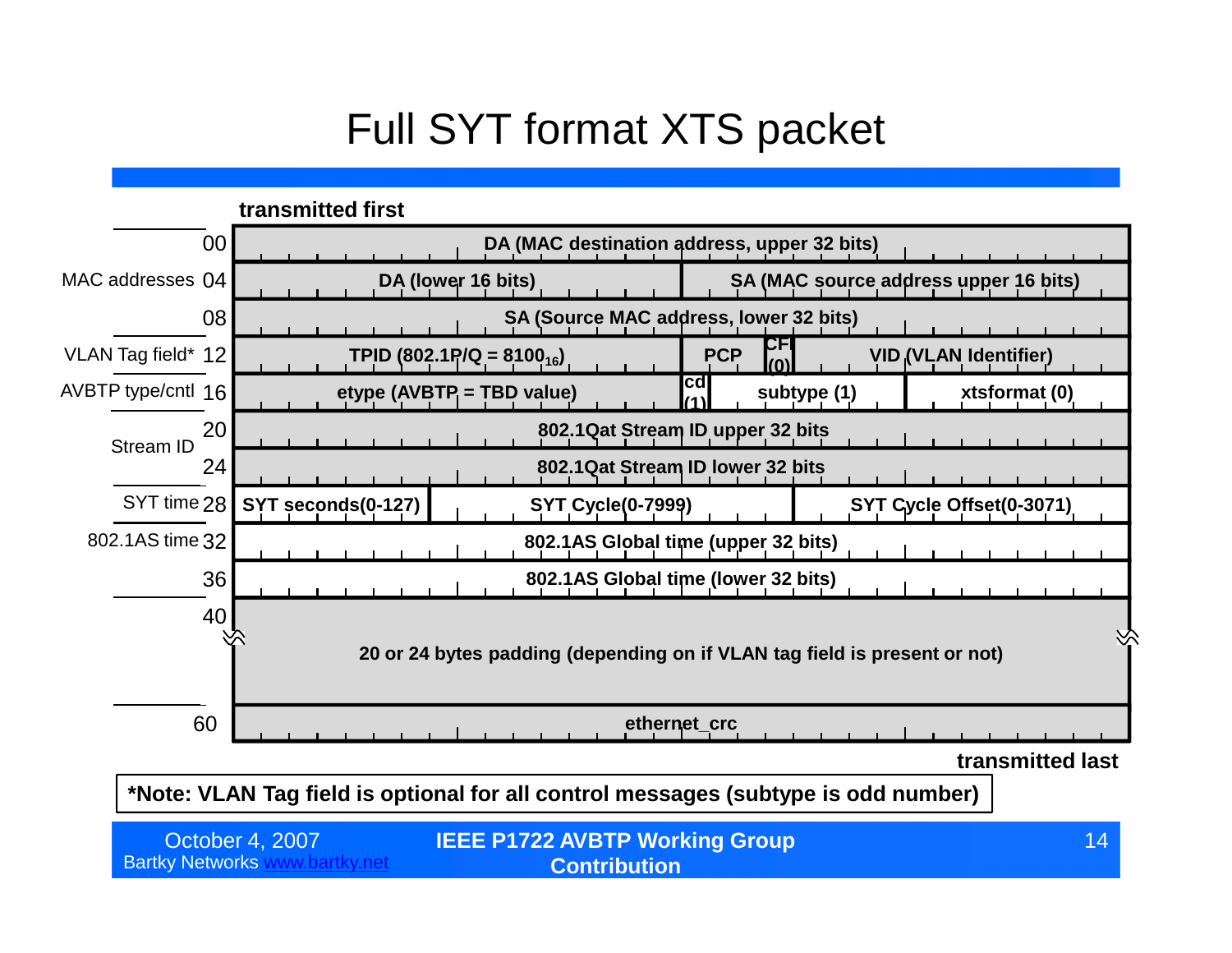#### Update SYT format XTS packet



**\*Note: VLAN Tag field is optional for all control messages (subtype is odd number)**

| October 4, 2007          | <b>IEEE P1722 AVBTP Working Group</b> | 15 <sup>°</sup> |
|--------------------------|---------------------------------------|-----------------|
| <b>Bartky Networks v</b> | <b>Contribution</b>                   |                 |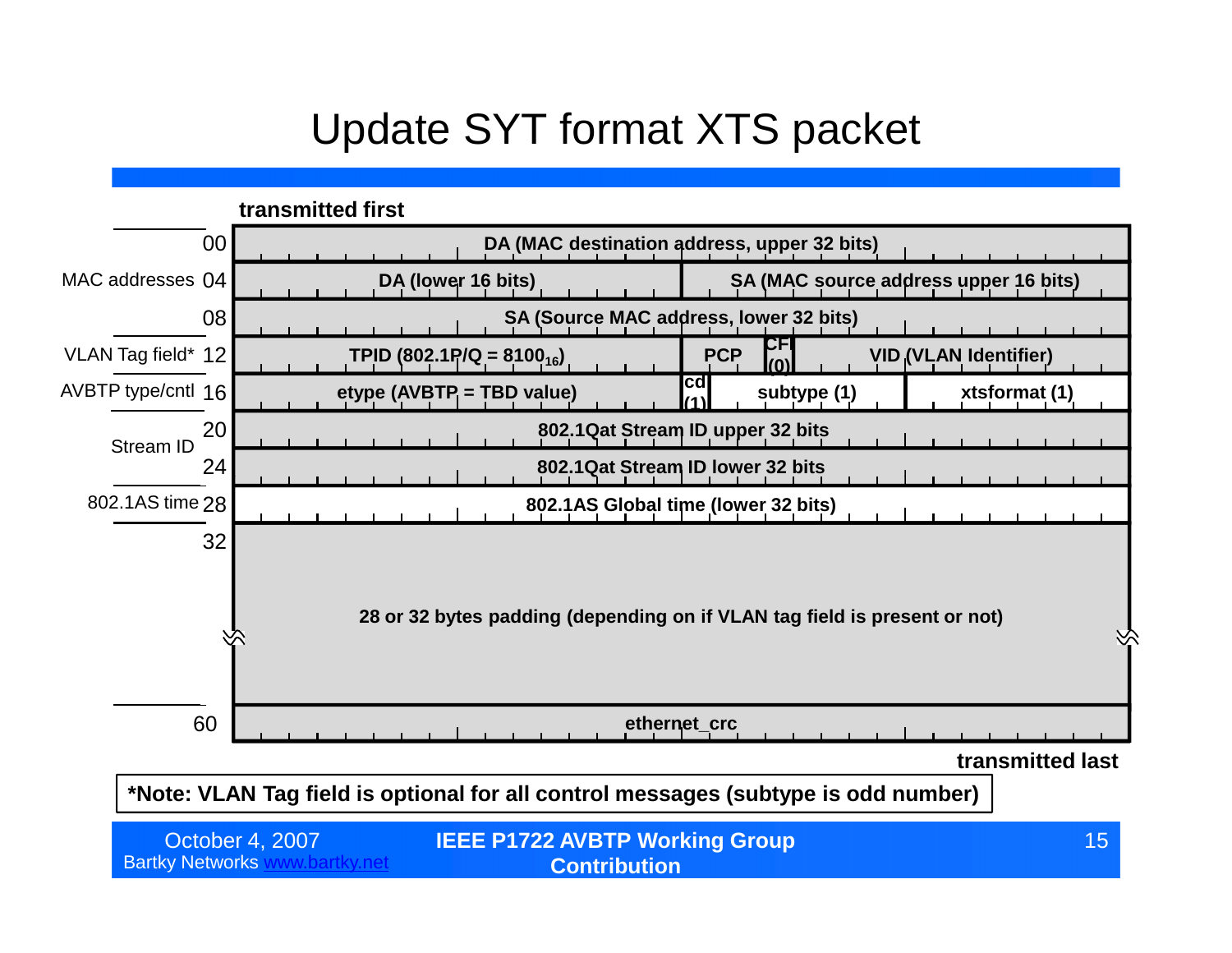#### Generic format XTS packet



**\*Note: VLAN Tag field is optional for all control messages (subtype is odd number)**

| October 4, 2007          | <b>IEEE P1722 AVBTP Working Group</b> | 16 <sup>°</sup> |
|--------------------------|---------------------------------------|-----------------|
| <b>Bartky Networks v</b> | <b>Contribution</b>                   |                 |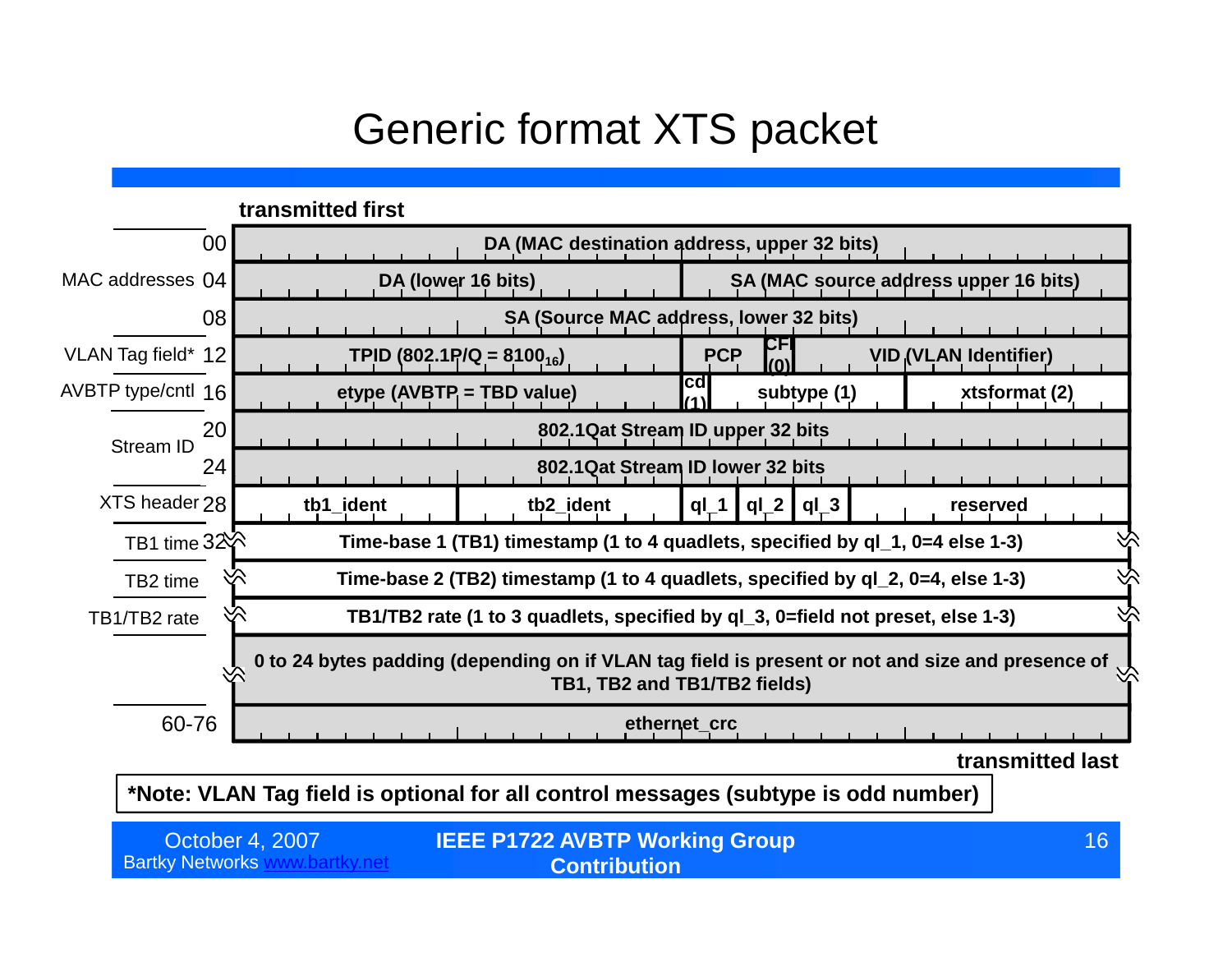### Draft AVBTP Subtype 0, 61883/IIDC data packet

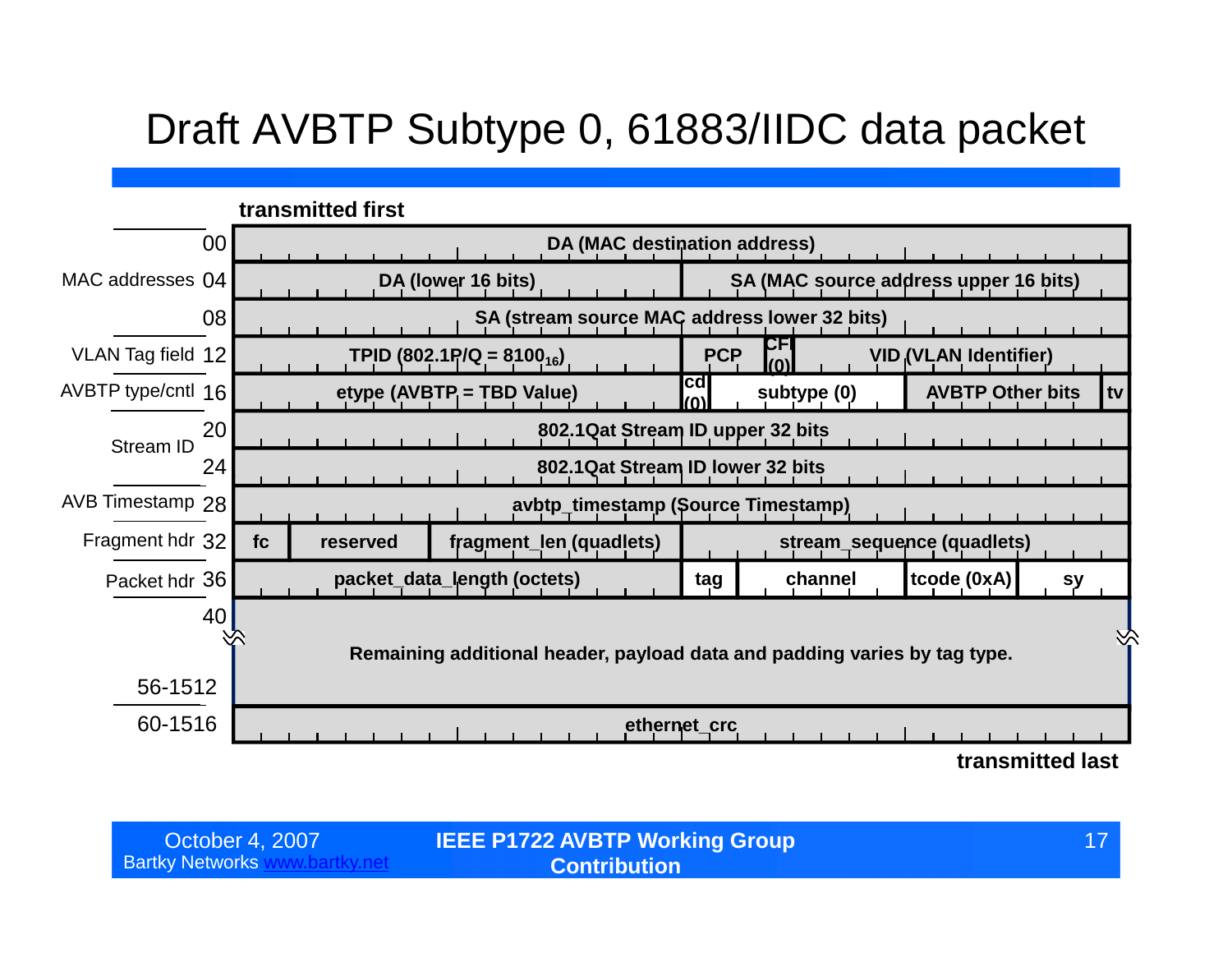#### Draft AVBTP IIDC Stream Data packet

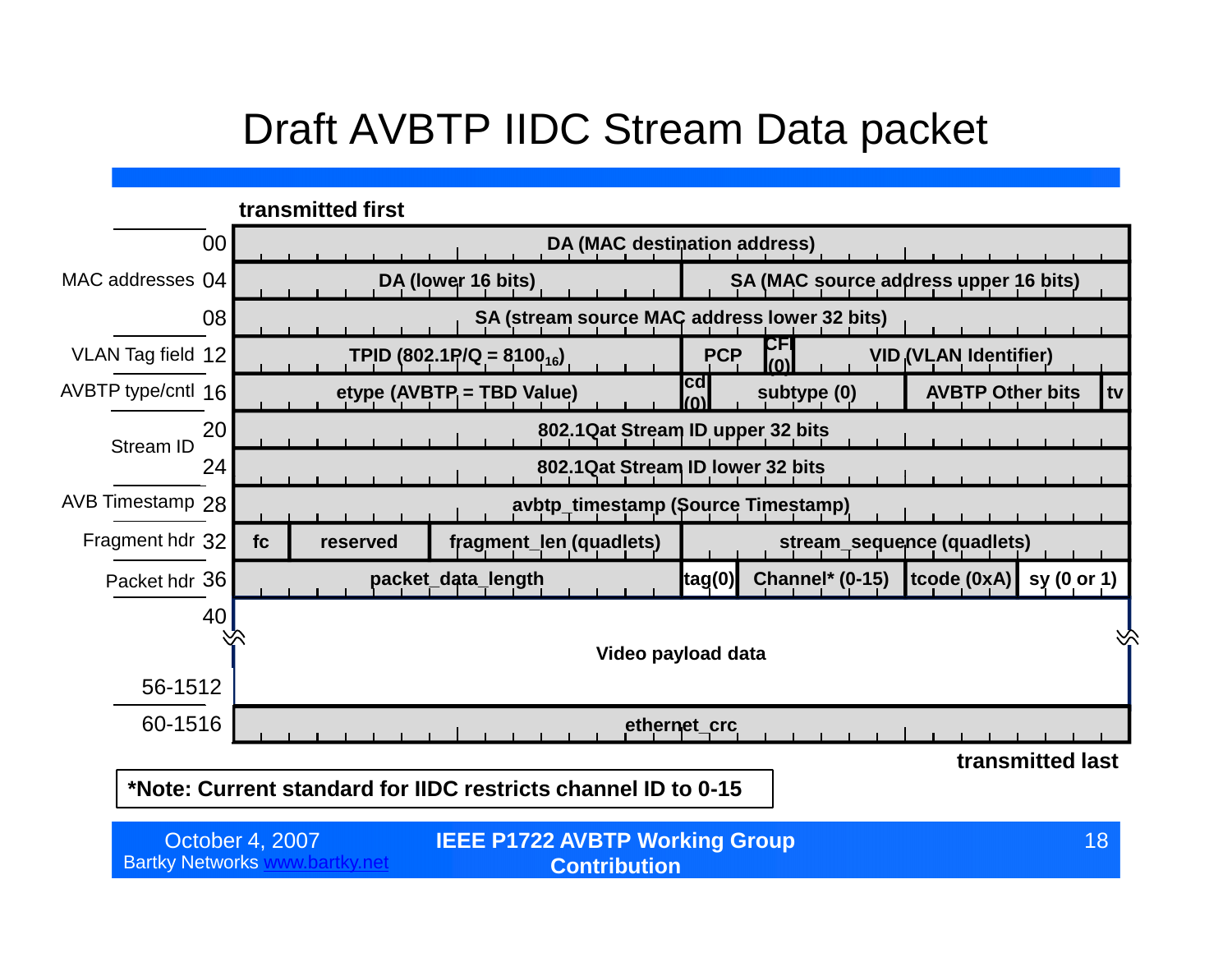#### Draft AVBTP CIP Stream Data packet, SPH(0)

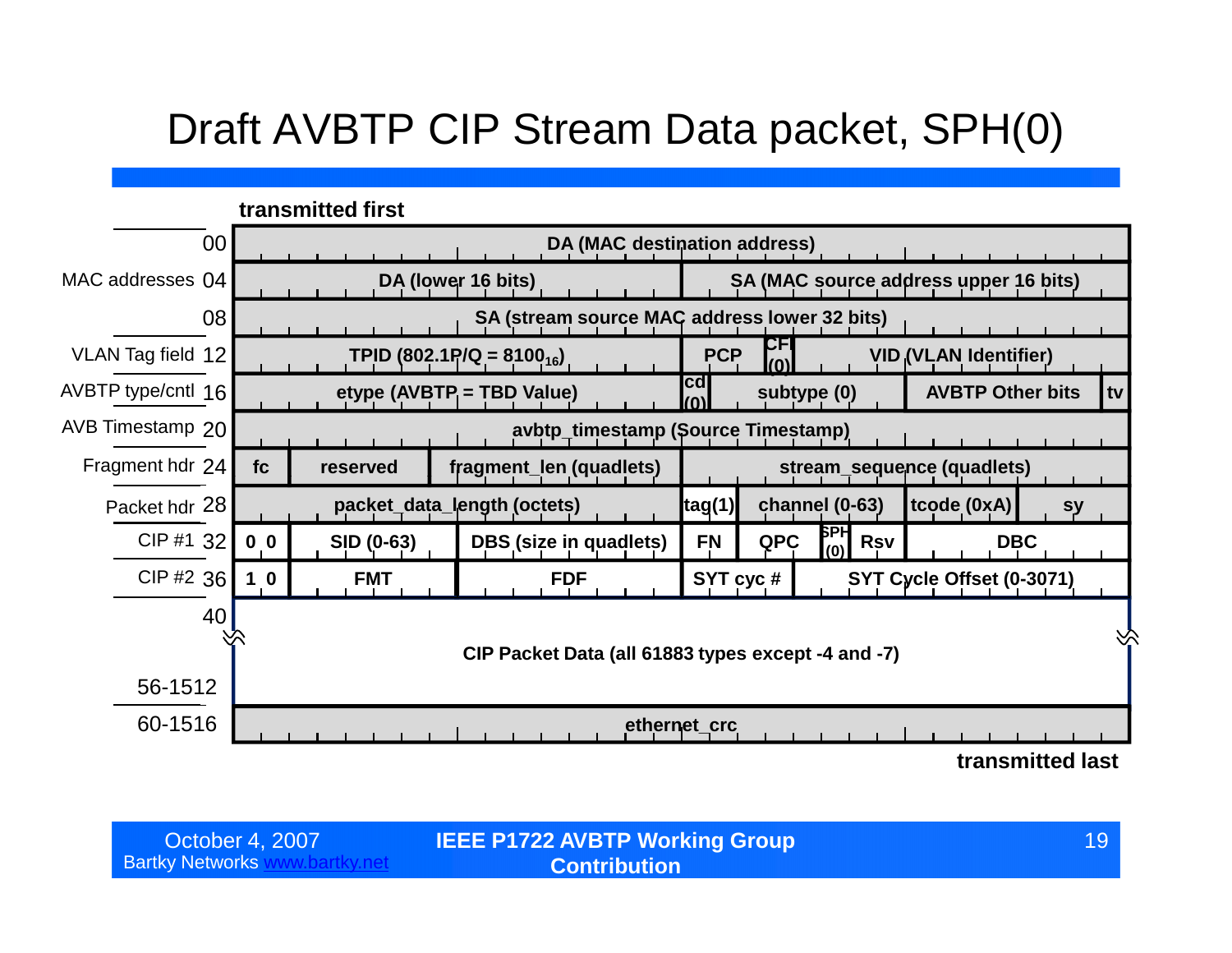#### Draft AVBTP CIP Stream Data packet, SPH(1)



Bartky Networks www.bartky.net

October 4, 2007 **IEEE P1722 AVBTP Working Group transmitted l<u>a</u>s Contribution**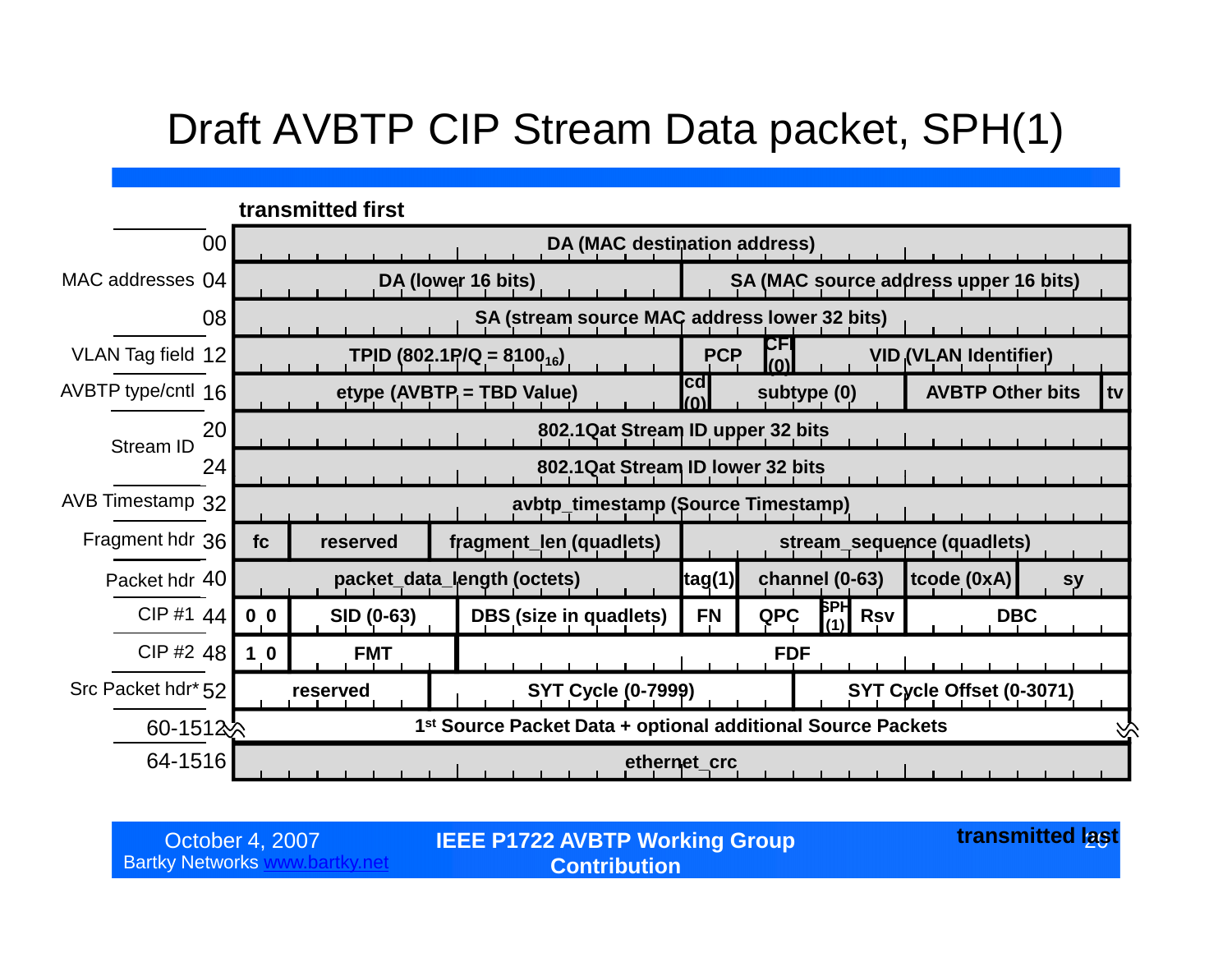#### AVBTP Proprietary/Experimental Stream Data format



**Contribution**

Bartky Networks www.bartky.net